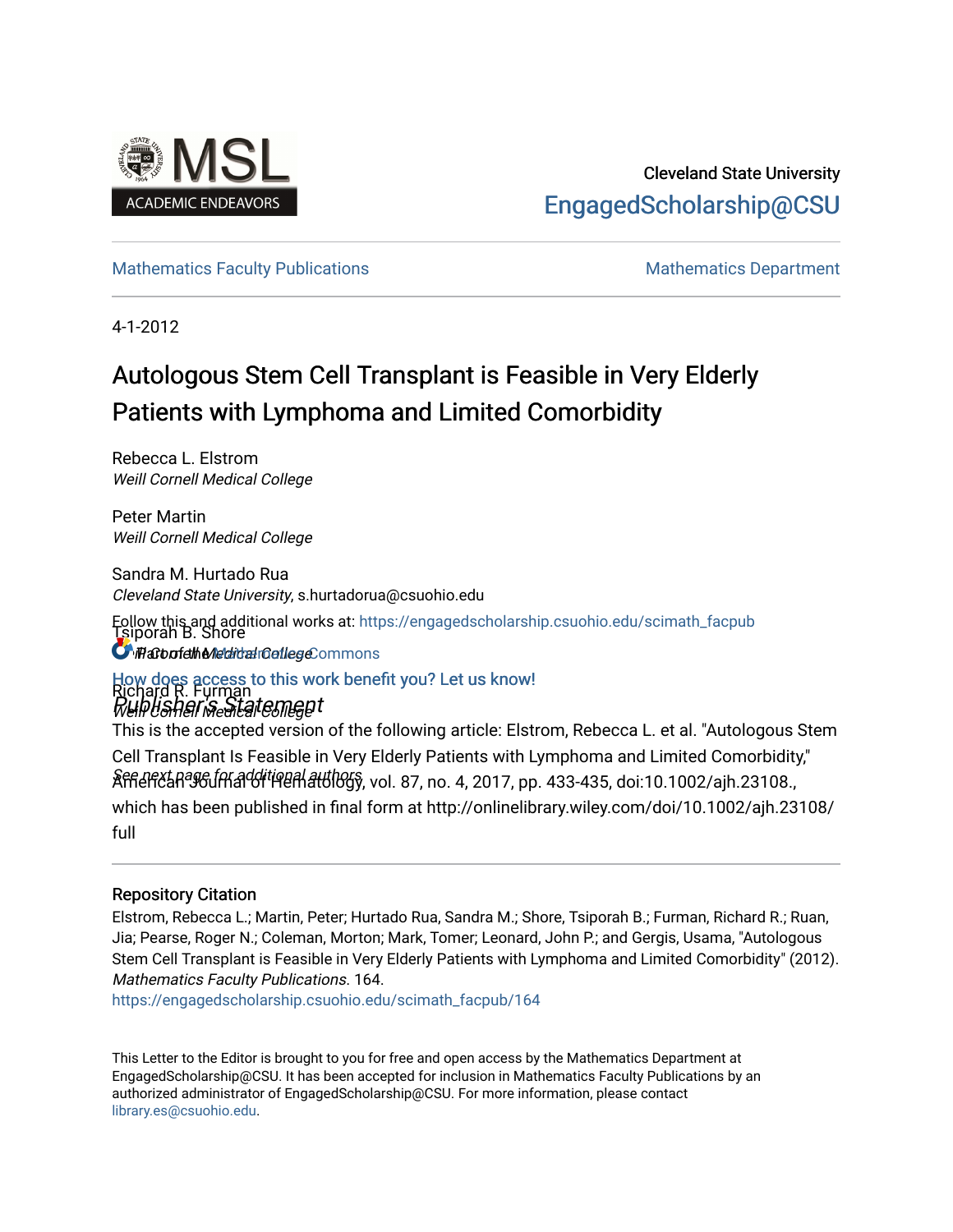#### Authors

Rebecca L. Elstrom, Peter Martin, Sandra M. Hurtado Rua, Tsiporah B. Shore, Richard R. Furman, Jia Ruan, Roger N. Pearse, Morton Coleman, Tomer Mark, John P. Leonard, and Usama Gergis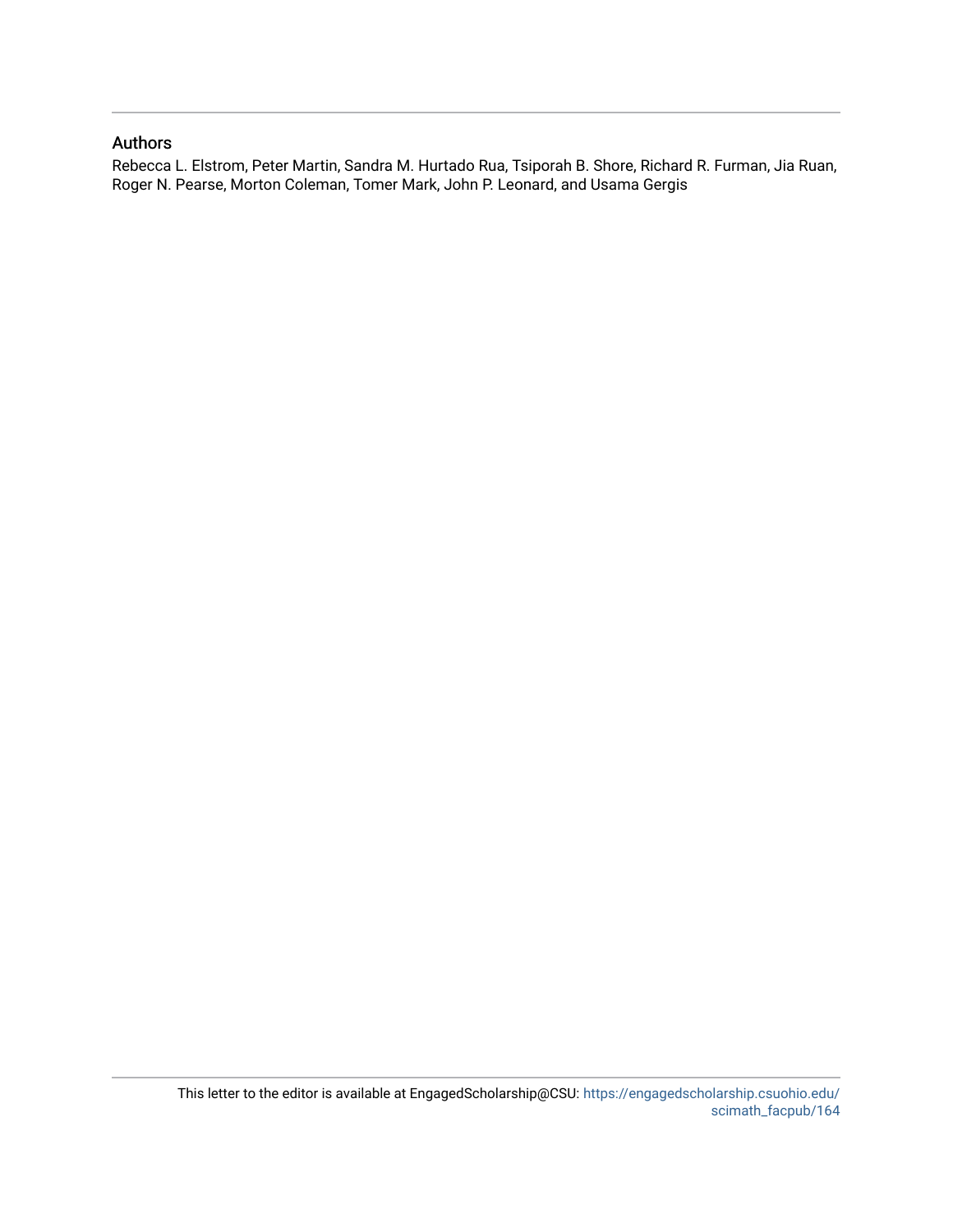## Autologous stem cell transplant is feasible in very elderly patients with lymphoma and limited comorbidity

Rebecca L. Elstrom, Peter Martin, Sandra Hurtado Rua, Tsiporah B. Shore, Richard R. Furman, Jia Ruan, Roger N. Pearse, Morton Coleman, Tomer Mark, John P. Leonard, and Usama Gergis

In patients with recurrent Hodgkin or non-Hodgkin's lymphoma, autologous stem cell transplantation (ASCT) can offer potential for cure or long-term remission. Because of potential toxicity, elderly patients are usually not considered candidates, but data regarding tolerability and efficacy in this group are lacking. The transplant database at Weill Cornell Medical College was reviewed to identify patients with lymphoma undergoing ASCT at age 69 or greater. Clinical data and comorbidities were correlated with outcome. Twenty-one patients were identified. Sixteen of 19 evaluable patients (76%) achieved complete remission following ASCT, while 2 patients died before response assessment. Median progression-free survival following ASCT was 8 months and median overall survival was 18 months. Age was not predictive of overall survival, but patients 75 and older had inferior progression-free survival compared to younger patients. High-risk status by hematopoietic stem cell transplant comorbidity index (HCT-CI) was associated with short overall survival and high transplant-related mortality. ASCT is feasible and of potential benefit in selected elderly lymphoma patients. Consideration of comorbidities, rather than age alone, may allow selection of patients likely to tolerate and benefit from ASCT.

Non Hodgkin's lymphoma increases in incidence with advanced age. High dose chemotherapy with autologous stem cell transplantation (ASCT) plays an important therapeutic role, particularly in patients with chemosensitive relapses of curable histologies such as diffuse large B cell (DLBCL) and Hodgkin lymphoma (HL), but many patients have not been considered eligi ble for this approach due to advanced age. The question of whether age alone should be an exclusionary factor for ASCT is controversial.

Recent single center retrospective studies reported conflicting results on the impact of age on transplant outcomes. While limited data demonstrating its feasibility in patients >60 years of age are available, most of the patients included in these studies are between the ages of 60 and 70. Although some reports have suggested higher than expected nonrelapse mortality (NRM) in patients over 60 years of age [1], this finding is not consistent [2 5].

Comorbidity refers to a medical condition existing simultaneously with but independently of a primary disorder. The Charlson comorbidity index [6] (CCI) was developed as a tool to predict mortality in hospitalized patients, assigning a weight to a variety of disorders such as diabetes mellitus, liver dysfunction or pulmonary disease, together defining a score which is predic tive of mortality. The hematopoietic stem cell transplant comorbidity index (HCT CI) [7] represents a modification of the CCI to better represent comor bidities identified in the allogeneic stem cell transplant population. Major dif ferences between these indices include incorporation of objective data for measurement of pulmonary, renal, and hepatic dysfunction, in addition to symptoms, and consideration of any prior malignancy as a risk factor, not just malignancies initially treated within 5 years of transplantation. The pres ence of significant comorbidities, as measured by the CCI or HCT CI, predis poses to increased toxicity in patients over 60, but this factor has been inconsistently associated with mortality.

Many patients in the eighth decade of life or beyond have excellent per formance status and prelymphoma overall health. At our center, age has not been routinely used as an exclusion criterion for this treatment modality. We therefore examined outcomes of patients who were 69 and older at the time of transplantation to determine whether ASCT is feasible in this population, and whether comorbidities are predictive of NRM and overall survival (OS).

Twenty one patients aged 69 or greater (range 69 86, median 71) were identified who had undergone autologous stem cell transplant for lymphoma and had records available for review; characteristics are shown in Table I. Five patients were 75 years of age or older, and 2 patients were over the age of 80 (83 and 86 years old).

All patients underwent cytotoxic conditioning regimens and subsequently received autologous stem cells. Conditioning regimens for most patients consisted of BCNU, cyclophosphamide, and etoposide (BCV), BCNU, etopo side, cytarabine, and melphalan (BEAM), or similar regimens. Two patients were treated with cyclophosphamide and total body irradiation (TBI), and one received mitoxantrone, thiotepa, and cyclophosphamide.

Neutrophil engraftment occurred in 19 patients, while 2 patients died before engraftment could be evaluated. Platelet engraftment occurred in 16 patients, while 3 remained platelet transfusion dependent. Median time to neutrophil engraftment was 11 days (range 9 26 days), and median time to platelet engraftment was 21 days (range 13 51 days).

Sixteen patients (76%) achieved a complete remission (CR) following ASCT, while three patients did not achieve CR. Two patients (10%), ages 73 and 75, died of infection before engraftment and were unable to undergo response assessment. Two more patients, ages 70 and 73, died within or shortly after 100 days of treatment related complications (infection and car diac arrhythmia), for a total of 4 (19%) early treatment related deaths (TRM). At median follow up of 25 months (range 7 48 months), median pro gression free survival (PFS) was 8 months (Fig. 1A) and median overall sur vival (OS) was 18 months (Fig. 1B). Ten patients (48%) survived in remis sion for at least 1 year following transplant.

Eight patients were alive at last follow up, of whom 7 remained in remis sion, while 13 patients had died. Of the eight deaths that occurred within the first year, four patients died of TRM and four died due to progressive lym phoma. Five deaths occurred more than 1 year after transplant: two patients died of progressive lymphoma, one died of unknown causes, one died of secondary AML at 3 years, and one died of intracranial hemorrhage 4 years following transplantation.

Progression free survival was superior in younger patients when com pared to those 75 and older ( $P = 0.004$ ). However, although there was a trend to better overall survival in younger patients, this trend did not reach statistical significance ( $P = 0.084$ ). Conditioning regimen was not predictive of either PFS or OS. There was no association between  $CD34+$  cell dose, time to neutrophil engraftment, or time to platelet engraftment and either PFS or OS.

HCT CI and CCI were calculated for all patients (Table II). Using the HCT CI, three patients were of high risk, eight patients were intermediate risk, and ten patients were low risk. Using the CCI, one patient was of high risk.

|  | <b>TABLE I. Demographics</b> |
|--|------------------------------|
|--|------------------------------|

| Age: median (range)<br>69 70 | 71 (69 86)<br>9 |
|------------------------------|-----------------|
| 71 74                        | $\overline{7}$  |
| 75 86                        | 5               |
| Gender                       |                 |
| Male                         | 13              |
| Female                       | 8               |
| Histology                    |                 |
| <b>DLBCL</b>                 | 13              |
| Transformed                  | 3               |
| <b>Burkitt</b>               | $\overline{c}$  |
| <b>PTCL</b>                  | 1               |
| FL.                          | 1               |
| HL                           | 1               |
| <b>Disease status</b>        |                 |
| Second remission             | 16              |
| Third or greater remission   | 2               |
| Primary refractory           | $\overline{c}$  |
| First complete remission     | $\mathbf{1}$    |
| CCI                          |                 |
| Low risk                     | 13              |
| Intermediate risk            | $\overline{7}$  |
| High risk                    | 1               |
| <b>HCT-CI</b>                |                 |
| Low risk                     | 10              |
| Intermediate risk            | 8               |
| High risk                    | 3               |
|                              |                 |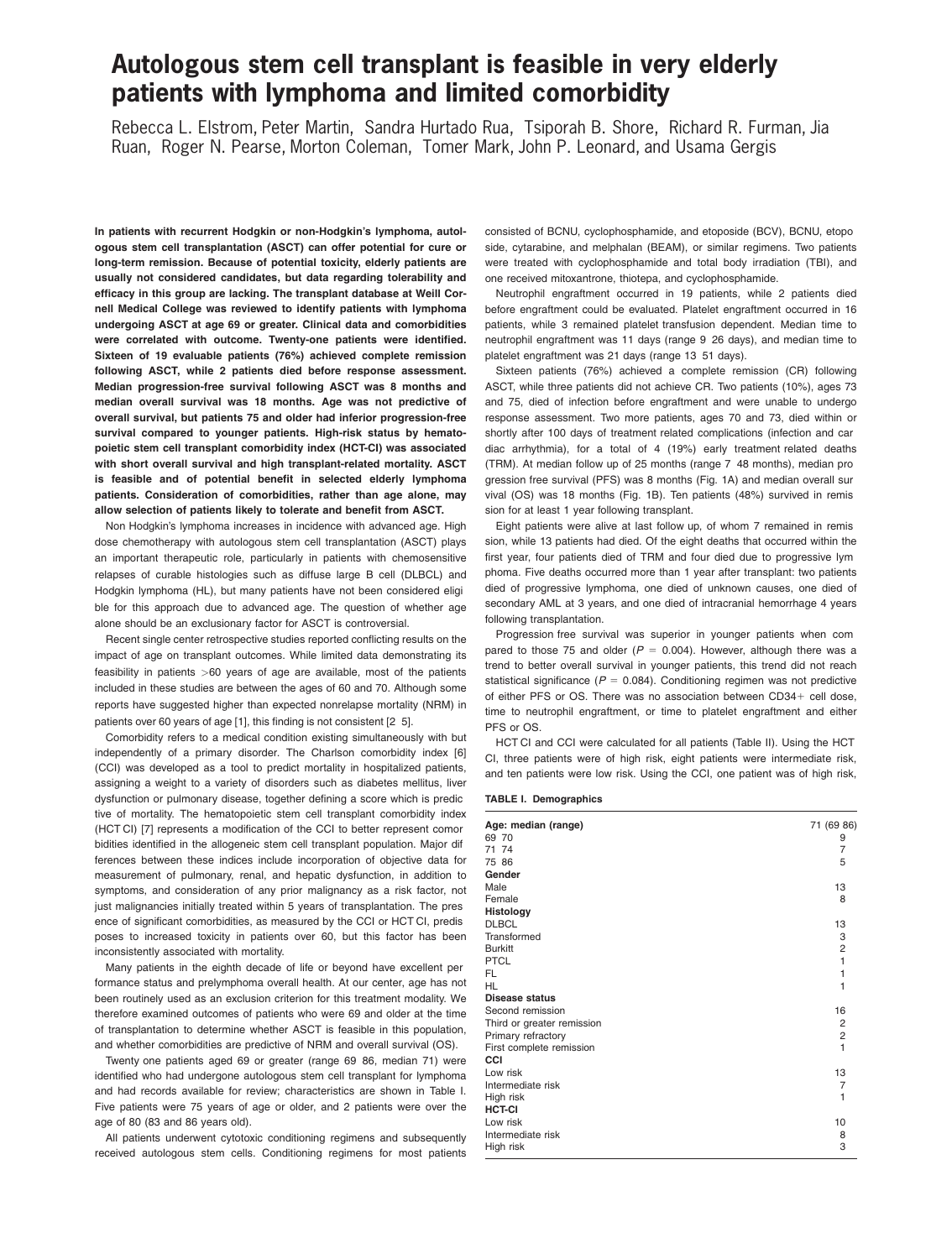

Figure 1. (A) Progression free survival for all patients. (B) Overall survival for all patients.

seven had intermediate risk, and thirteen were low risk. Considering the four patients who died within 100 days of TRM, three were high risk by HCT CI, and one was low risk, whereas using the CCI, one patient was considered high risk, two intermediate risks, and one low risk. Although there was no difference in OS between low and intermediate risk patients by either index, patients determined to be high risk by HCT CI experienced extremely poor survival, as shown in Fig. 2 (median 0.3 months vs. 19 months for nonhigh risk patients,  $P = 0.000005$ ). Only one patient was identified to be high risk by CCI, limiting the predictive utility of this index.

In summary, we sought to assess the feasibility of ASCT for lymphoma in a group of very elderly patients and to evaluate the utility of pretransplant validated comorbidity assessments to predict outcome. Our data show that autologous stem cell transplantation is feasible and of potential benefit in selected very elderly patients with lymphoma.

Others have studied the impact of age on toxicity and mortality in the setting of stem cell transplantation. Although some have reported increased toxicity and/or TRM in patients over 60 as compared to younger patients [1,8 10], others have not observed this difference [2 5]. Two previous reports have evaluated the impact of comorbidities on out come in older patients undergoing ASCT. Wildes et al. [2] compared 59 patients aged 60 and older to younger patients, showing no difference overall in DFS or OS, but a significant impact of CCI on TRM and OS. Hosing et al. [3] found that, in patients over age 65 undergoing ASCT, HCT CI predicted for increased toxicity during transplant, but had no impact on OS.

Andorsky et al. recently published the first data of which we are aware evaluating ASCT in lymphoma patients 70 years of age and older [11]. In this small group of 17 patients, 1 year nonrelapse mortality was 35%. CCI and HCT CI were calculated but were not predictive for survival in this group. No pretransplant characteristics were identified that could help identify patients who would be at prohibitively high risk of this procedure.

HCT CI was predictive of survival in the group of patients presented here, supporting previous reports in younger patients that comorbidities are likely a more important factor in determining potential benefit of transplant than age. Although it is not clear why our results differ from those of Andorsky et al., it is possible that it relates to either the very small sample size or lack of inclusion of higher risk patients in the Andorsky report. In our small cohort, the HCT CI was more sensitive than the CCI in capturing high risk patients. In fact, 3 out of 4 (75%) patients who died within 100 days of trans plant were identified as high risk by the HCT CI. This could be the basis for testing the validity of the HCT CI in ASCT in elderly patients, and possibly across all age groups.

Within this elderly population, when patients 75 and older were compared to those <74 years of age, lymphoma specific outcomes appeared inferior. This finding suggests that, although ASCT appears to be tolerable in the setting of limited comorbidity, it may be less effective therapy for this older group of patients. Given the limited numbers and lack of statistical power, firm conclu sions regarding the impact of age alone will require a larger sample size.

We recognize several limitations to our study, including the retrospec tive nature of the data collection with potential associated selection bias, the fact that it is a single institution experience, and the small sample size, limiting firm conclusions regarding association of clinical factors with outcome. Notwithstanding these shortcomings, our findings extend ASCT as a feasible option in a selected group of very elderly patients. The paucity of published data addressing aggressive treatment options in this age group calls for more effort to discern patients who can bene fit from this approach.

In conclusion, age alone need not be an exclusionary factor for ASCT in elderly patients with lymphoma. Selected patients with limited comorbidities can benefit from this treatment modality in spite of advanced age.

#### Methods

We identified all patients age 69 or greater with a diagnosis of Hodgkin lymphoma (HL) or non Hodgkin's lymphoma (NHL) who underwent ASCT between June 2003 and December 2009. Patients were identified by review of the stem cell transplant database at Weill Cornell Medical College. Age,



Figure 2. Kaplan Meier estimate of overall survival by HCT CI (risk factor 1: low and intermediate versus 2: high risk). Patients of high risk by HCT CI have inferior overall survival when compared to those of low or intermediate risk ( $P =$ 0.000005).